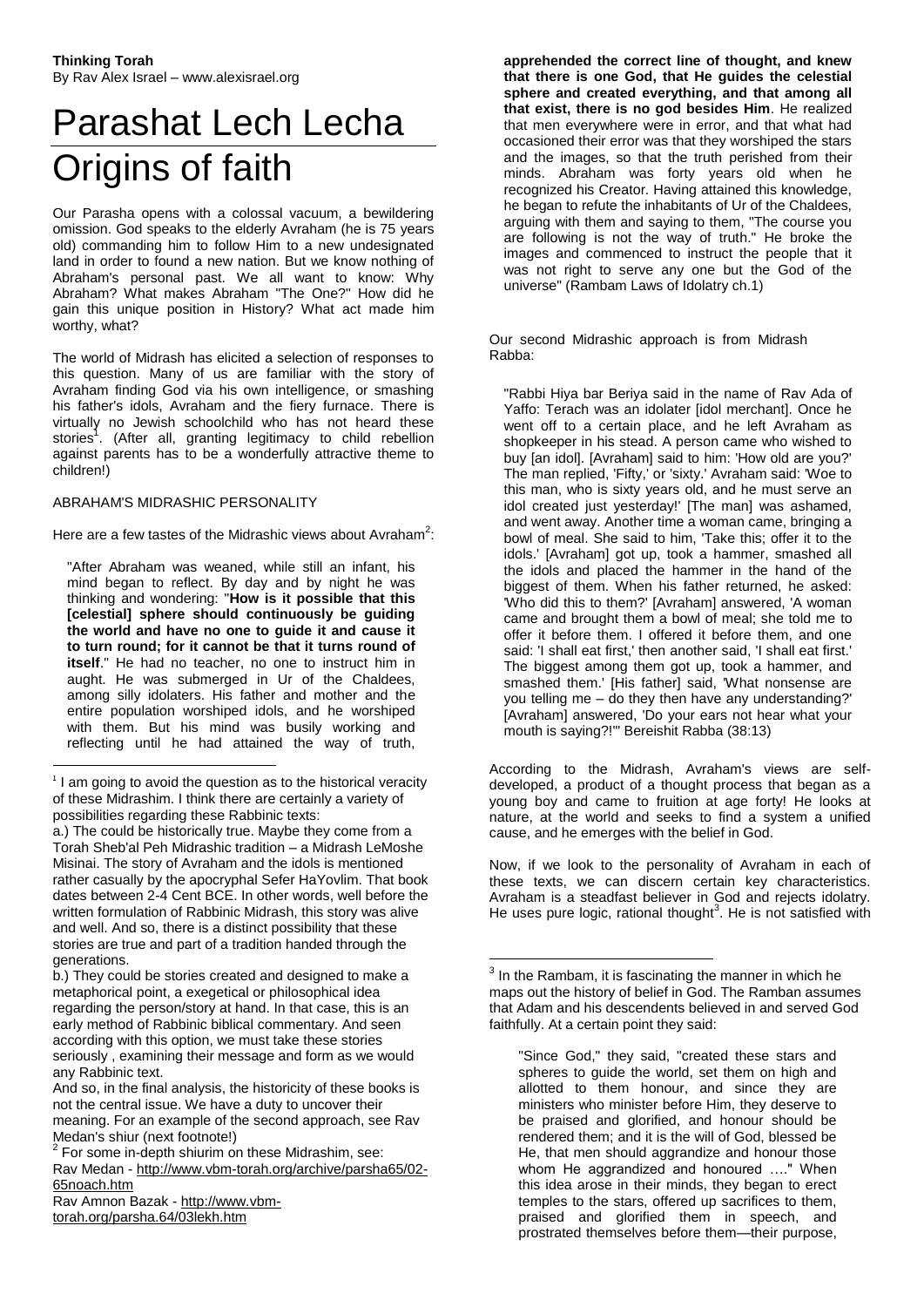keeping his views to himself, but engages all around him in debate attempting to prove to them that idolatry is absurd and only monotheism is logical. And we reach the point at which Avraham is a rebel, an insurgent against commonly held views. He uses the power of logical reasoning – precisely the method with which he "found" God – in order to convince all those around him.

The big question at the start of Lech Lecha is: Why did God choose Avraham? These Midrashim express the answer: **God didn't find Avraham; Avraham found God!** But we can take this further still. God's command that Avraham leave his "land, birthplace and father's home" was a mere formality. For in the Midrashic mindset, Avraham had left his parental home, his society and his country long before. He confronted his **parents** by smashing the idols, his fellow **townsfolk** by debating with them and even the **king**, the figurehead of his Land.

And so, the Midrash aims to answer the question. Avraham found God! God's calling Avraham was not a surprise; it was a relief.

#### RESTATING THE PROBLEM.

We have attempted to answer the problem, and yet, I believe that we have merely intensified the mystery. For if these stories represent Avraham's history, his path to faith; his passionate and determined search for God, his persistence and dedication in his resolute stand against his environment, his steadfast belief in truth, his fearlessness in the face of outside threats and internal loneliness, then we simply compound the problem. Of course the Torah should have told us this story! Why does the Torah deny us this information? Of all the personalities in the Torah, we generally receive some background to their persona. With Avraham we have a total blackout. If his history is so important, so exciting and rich, then why are we denied this history?

I shall offer two possible answers.

 $\overline{a}$ 

#### 1. THE INDIVIDUAL PATH OF FAITH

If the Midrashic account is correct, that Avraham speculated and searched, contemplated and thought, and eventually carved his own route to the discovery of God, the Master of the Universe, if that is a living example for us all, then what is the danger of the Torah writing such a thing?

I can well imagine that had the Torah recorded such a story, we would end up with a section of Shulkhan Arukh that would read something like:

a. At age three a child must look at the sun and say "Is this the power that controls the world?"

according to their perverse notions, being to obtain the Creator's favour. This was the root of idolatry"

In other words Idolatry began with good intentions. By a logical argument: the Sun is God's agent and hence I should worship it too! People began to worship the Sun independently. Note then how the Rambam sees Avraham as **taking precisely the inverse route**. He says – there must be something that propels the solar system, the globe and everything around it. And he understands that these cosmic phenomena are merely powers instilled by the Creator. For the Rambam, this also mirrors his own proof of God (Hilchot Yesodei HaTorah 1:1-6) So for the Rambam, Avraham's "discovery" is far from new, and in fact is a perfect logical response to the errors of the idolaters!

b. The selfsame evening, the child must then behold the moon and recite: "Far from it! The moon has superceded the sun, and hence the moon is more powerful."

Etc. etc.

In other words, if we knew Avraham's route to faith, had the Torah recorded his theological journey for posterity, then we might find ourselves bound to follow his path – but precisely, exactly! Step by step; stage by stage!

And this danger is greater than the absence of a record of Abraham's History, for "as their faces differ; so no two people have the same ideas.<sup>4</sup> And hence, inevitably each and every individual must carve out his or her own personal path to God. If Avraham teaches us something, it is his unrelenting faith in God, following God even when his current circumstances make those promises seem absurd, illogical. Avraham follows God under the promise of his becoming a great nation, even though his aging wife has no children. Avraham walks to Canaan despite the fact that he does not yet know where he is headed. In order to generate that degree of faith, of relationship with the Almighty, each and every individual must forge his or her own personal unique dialogue with God. And for that, Avraham's Way is useless. I must find my own channel, my unique avenue, my personal mode of communication and belief, of interaction and relationship. Avraham's lesson is to find God – your way!

## 2. PERCEPTION AND EXPERIENCE

"Abraham, the great knight of faith, according to tradition searched and discovered God in the star-lit heavens of Mesopotamia. Yet, he felt an intense loneliness and could not find solace in the silent companionship of God whose image was reflected in the boundless stretches of the cosmos. Only when he met God on earth as Father, Brother and Friend – not only on the uncharted astral routes – did he feel redeemed. Our sages said<sup>5</sup> that before Abraham appeared *majestas dei* was reflected only by the distant heavens and it was a mute nature which "spoke" of the glory of God. It was Abraham who "crowned" Him as the God of the earth i.e. the God of men." (Lonely Man of Faith –Tradition edition pg.32)

In this wonderful piece by Rav Soloveitchik, we read of two dimensions of the God-man experience. One can perceive of God in intellectual terms. That gives you a certain perception of God, but it is distant and impersonal. Rav Soloveitchik talks of the "Covenantal man of faith" as "craving for a personal and intimate relation with God."

There is a dimension of the man-God interaction that rests in the realm of experience, not cognition, of two-way relationship, rather than independent contemplation and thought.

This is a theme brought in the Kuzari where he rejects Faith based in philosophical contemplation and proof. He labels this type of belief as the "God of Aristotle" and he rejects it. For the Kuzari, the only genuine type of faith relationship is when one **experiences** God, when one senses and feels the Almighty, when God involves Himself in our lives. This, he

1

<sup>4</sup> Berachot 18a

<sup>5</sup> **בראשית רבה פרשה נט** ואשביעך בה' אלהי השמים א"ר פינחס עד שלא הודעתי אותו לבריותיו אלהי השמים, וכיון שהודעתי אותו לבריותיו אלהי הארץ